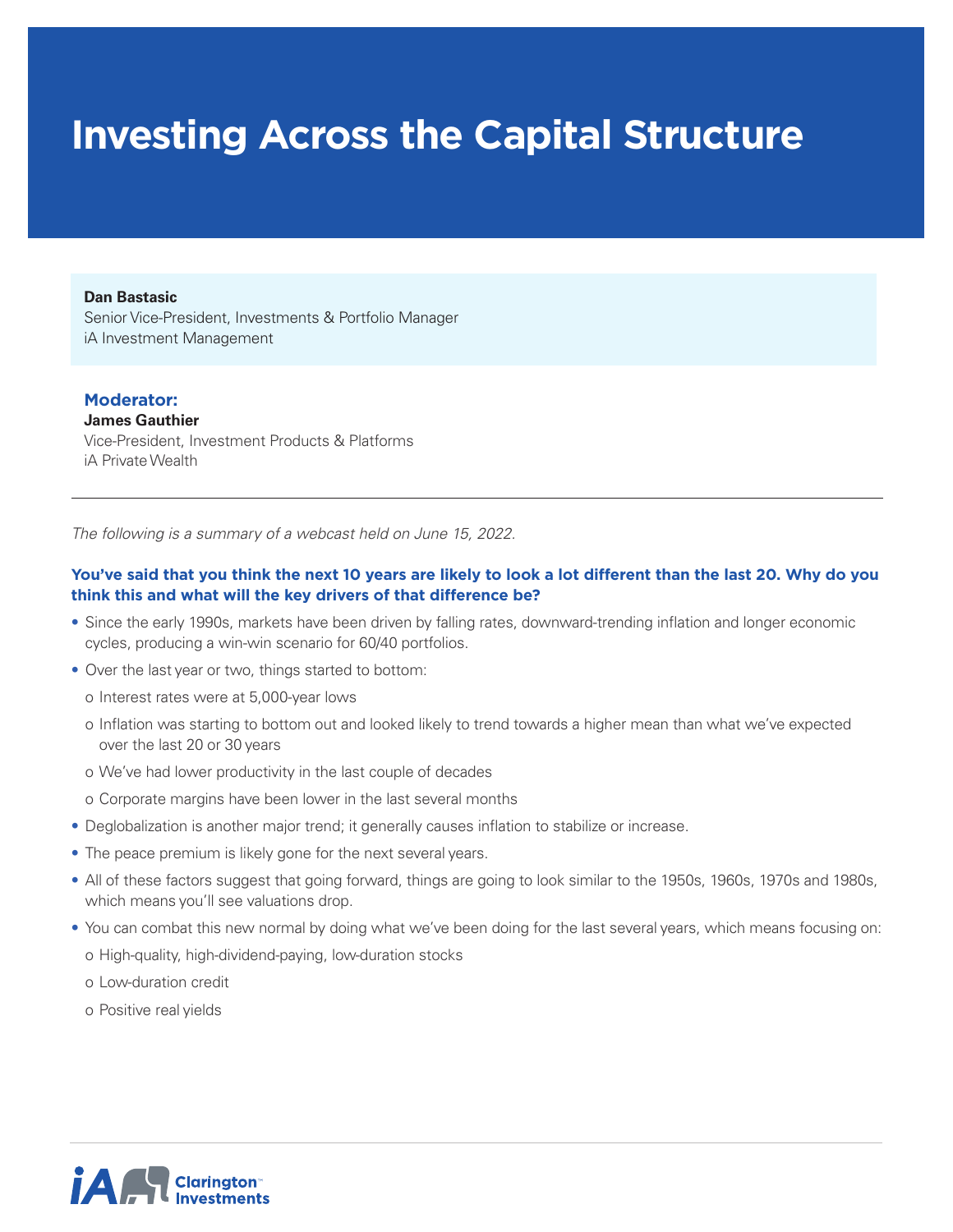## **Has the economic data we've seen over the last week changed what you're doing with your portfolios?**

- It hasn't really changed anything. A couple of months ago I thought inflation would peak this summer, and that next year inflation would be around 3.5%.
- The last inflation print was a bit of a shock, and if you look at where it missed, it was all in energy and food the two things that will cause demand destruction and the next recession, in my view.
- Assuming oil doesn't go to \$150 or \$160, I still think we're on track for our call of ~3.5% inflation for next year.
- The Producer Price Index figure released a couple of days ago came in under expectations. What I'm hearing from companies is that they're not able to push prices up to cover cost increases, which aligns with the fact that margins have been down.
- If inflation comes down to 3.5%, it has still doubled from what we've been used to.
	- o This means you need to invest differently than you did in years past, and that real returns should be an important part of the equation going forward.

# **The Federal Reserve has come to the rescue of markets for a long time, but many think that now seems to be off the table. Do you agree with that view?**

- I don't think the Fed put is off the table; I think the lower bound on it is a lot lower than we've been used to.
	- o I think 3,400 on the S&P 500 is probably the new level for a Fed put.
- From a credit perspective, spreads on high yield have to go another 150 basis points from here to push the Fed into put mode.
- We have to remember the Fed can only do one thing in this environment: raise rates and destroy demand. A lower stock market aids in demand destruction because the stock market is the main source of wealth for most people.
- When employment numbers peak and start to turn the other way, you're going to end up getting discussions of a deep recession, and when that happens, the put comes into play.

### **Where are the opportunities in high yield?**

- With a 12- to 24-month view, I would say the outlook is really good.
- There could be a bit more volatility in the near term, depending on what the Fed does and what inflation looks like in the next couple of months.
- You have to price in a bit of a recession on the high-yield side, and yet the fundamentals of high yield are not suggesting the returns/yield you're getting in that space right now.
- If inflation is at ~3.5% next year, you will either break even or lose money in a GIC or 5-year government bond. With high yield currently at 8.6%, you're looking at about a 5% real yield.
- High yield is much higher quality than it was 20 years ago and has low interest rate sensitivity. Default levels look good right now and balance sheets are very good going into any type of an economic slowdown.
- I don't think we're going to get a traditional multi-quarter negative GDP recession. If we get a recession, which I think is likely, it's going to be more of a small real-GDP recession but a positive nominal inflation-adjusted recession, which is not what we've seen in the last 40 years. This would be positive for high yield.